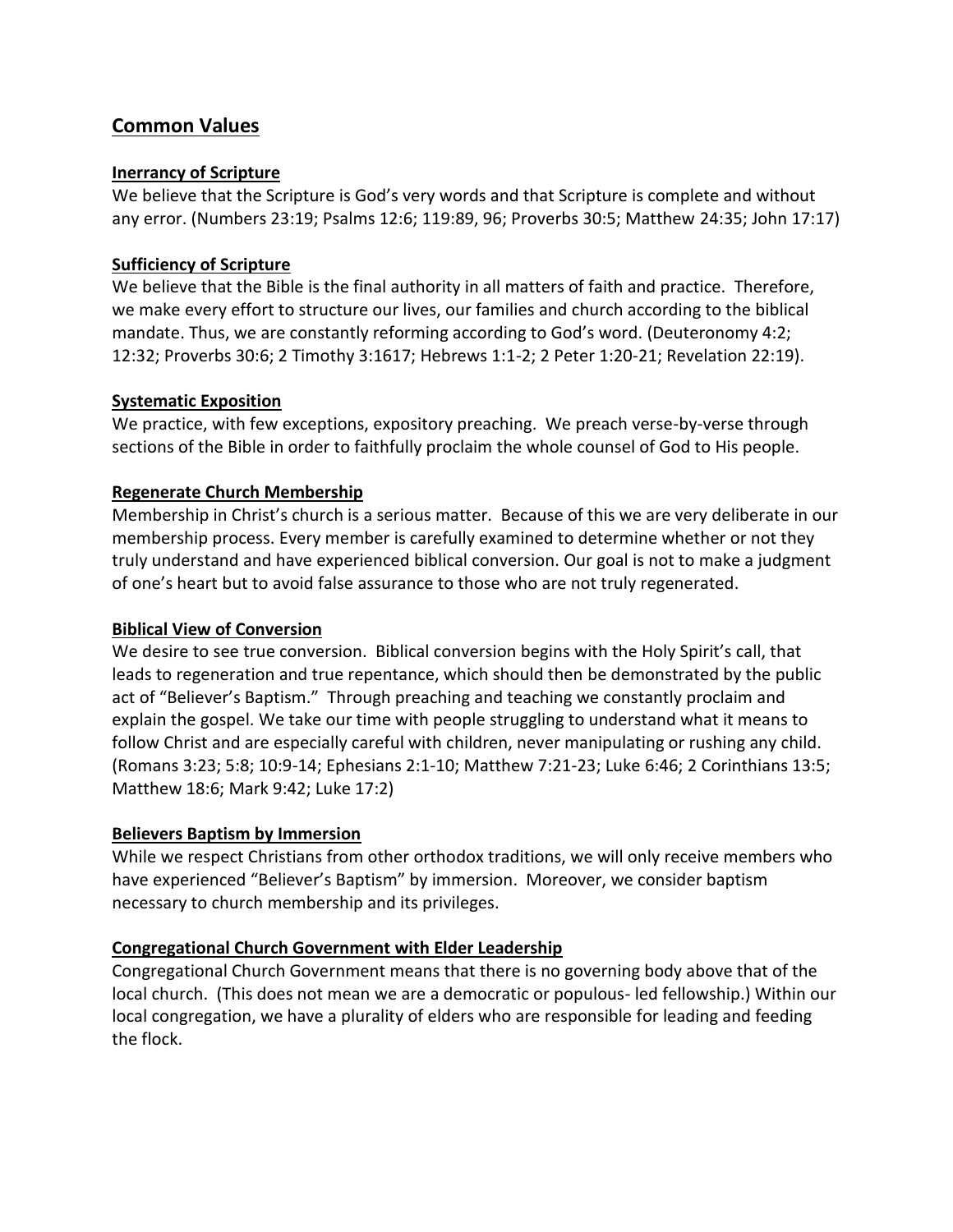## **Age Integration**

We believe that the biblical model of a church is a group of all ages worshipping together. We do however, provide opportunities for discipleship in a context that allows for the disciple to be instructed based on his/her present age, aptitude, and maturity.

## **Christ Exalting Worship**

The New Testament has surprisingly little to say about worship styles; however, one thing is sure, we are to engage in Christ exalting worship through prayer, ordinances, preaching, Scripture reading, singing of psalms, hymns and spiritual songs, giving, honoring and obeying God. Private and public worship must be offered by faith in accordance with the teaching of God's Word if it is to be acceptable and pleasing to God. (John 4:23-24; Romans 12:12; I Corinthians 14:15; Ephesians 5:18-20; Philippians 2:9-11; Colossians 3:16; Romans 14:23b; Hebrews 11:6; 12:28).

## **Biblical Worldview**

Christianity is not merely a religion, it is also a lifestyle, a philosophy; a worldview. We are to think biblically about every aspect of our lives. (Romans 12:1-2; 2 Corinthians 10:5-6; Col. 2:8; 1 Peter 1:14-16)

## **Biblical Community**

The local church is a community of believers. As such, we are to live in fellowship with Christ's Church and in covenant with all members of the local church. This covenant includes not only worship and fellowship but accountability and support. (Matthew 18:15-18; Romans 12:3-18; Acts 2:41-47; 4:32-35; 6:1-7; Hebrews 13:17)

# **Biblical Manhood / Womanhood**

God clearly defined the roles of men and women in the home and in the church. While these roles have come under attack in our culture, God has not changed. We embrace, teach, and celebrate these distinct roles. (1 Corinthians 16:13-14; 1 Kings 2:1-3; Proverbs 31, 12:4; Titus 2:3-5; 1 Timothy 5:14)

#### **Biblical Headship**

The head of every man is Christ, and the head of a wife is her husband. The husband is to be the spiritual leader in his home, and men are to be leaders and teachers in Christ's church (this in no way implies that women are less than men in the Kingdom of God). (1 Corinthians 11:3; 14:33-35; Ephesians 4:15; 5:23)

# **The Nobility of Motherhood**

Motherhood is a high and honorable calling. While not every woman is called to be a wife and/or mother, those who are have an incredible responsibility; a noble calling. (Psalm 113:9; Psalm 127:3; Psalm128:3; Proverbs 31:27-31; Titus 2:3-5)